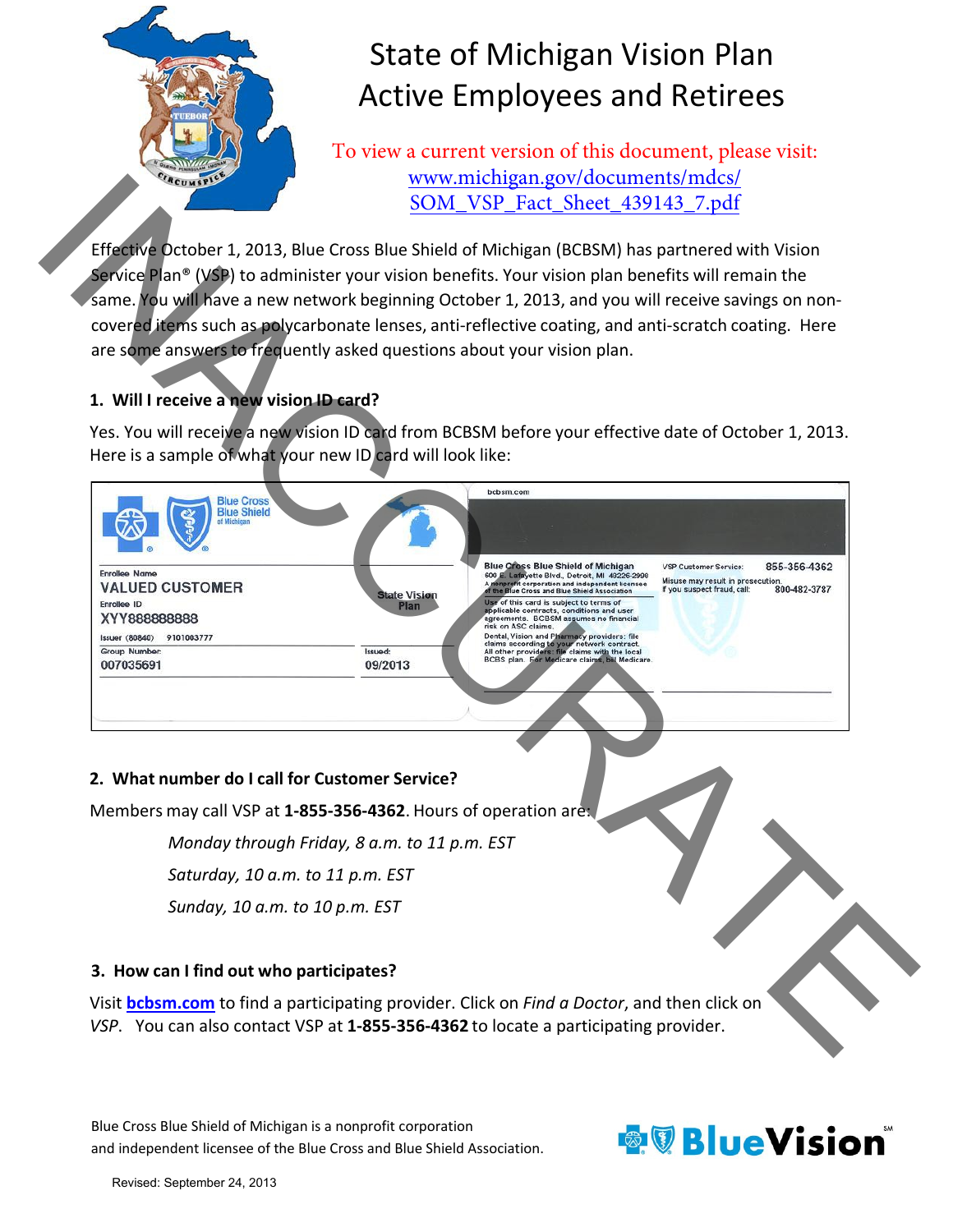#### **4. What if my provider does not participate with the State Vision Plan?**

Your State Vision Plan provides an out‐of‐network benefit if your provider does not participate. However, you will receive higher benefits if you go to a network provider.

# **5. I cannot find my State Vision Plan ID card. Can I still keep my appointment?**

## **6. Will my Explanation of Benefits (EOB) change?**

| You do not need an ID card to receive benefits. |                                                                                                                                | Yes. Your provider can confirm that you are eligible for benefits by calling VSP at 1-855-356-4362. |
|-------------------------------------------------|--------------------------------------------------------------------------------------------------------------------------------|-----------------------------------------------------------------------------------------------------|
|                                                 | 6. Will my Explanation of Benefits (EOB) change?                                                                               |                                                                                                     |
|                                                 |                                                                                                                                | Yes. You will receive a Personalized Savings Statement from VSP. This statement is similar to       |
|                                                 |                                                                                                                                | your EOB statement. Here is a sample of what your Personalized Savings Statement will look like:    |
|                                                 |                                                                                                                                |                                                                                                     |
|                                                 |                                                                                                                                |                                                                                                     |
| VS <sub>p</sub>                                 |                                                                                                                                | N'S ACCOUNT -   LOG OUT                                                                             |
| <b>MEMBERS</b>                                  | <b>BROKERS</b><br><b>BENEFITS MANAGERS</b>                                                                                     |                                                                                                     |
| <b>FIND A VSP DOC</b><br><b>MY BENEFITS</b>     | CONTACT<br><b>SPECIAL OFFERS</b>                                                                                               |                                                                                                     |
| HOW TO USE MY<br><b>BENEFITS</b>                | Claims & Reimbursemen                                                                                                          |                                                                                                     |
| <b>BENEFITS WITH VSP</b><br>NETWORK DOCTORS     | Choose Member/Depender<br>John Doe                                                                                             |                                                                                                     |
| <b>BENEFITS WITH OTHER</b>                      | <b>PREVIOUS DOCTOR VISITS &amp; SERVICES</b>                                                                                   |                                                                                                     |
| PROVIDERS / OUT-OF-<br>NETWORK                  | - MY VSP SAVINGS STATE                                                                                                         |                                                                                                     |
| CLAIMS &<br>REIMBURSEMENT                       | <b>VSP Savings Statement</b>                                                                                                   |                                                                                                     |
| MY MEMBER VISION<br>CARD.                       | You get the best value from your VSP benefit when you see a VSP doctor. Here's how rg                                          | ich vo<br>saved                                                                                     |
| <b>EXCLUSIVE VSP<sup>*</sup> Member</b>         | VICTORIA H Y YU OD<br>Doctor:<br>Authorizati<br>Patient Name: John Doe                                                         | inter frien<br>Date of Service: 02/03/2012                                                          |
| <b>REBATES &amp;<br/>SPECIAL OFFERS</b>         | <b>COST WITHOUT VSP</b>                                                                                                        | <b>YOUR COST</b>                                                                                    |
|                                                 | Copay(s)<br>• WellVision Exam <sup>«</sup><br>• Eyewear                                                                        |                                                                                                     |
|                                                 | WellVision Exam <sup>®</sup><br>\$204.00                                                                                       |                                                                                                     |
|                                                 | Glasses<br>\$65.00<br>· Lenses                                                                                                 |                                                                                                     |
|                                                 | \$215.00<br>· Frame<br>\$135.00<br>· Lens Options                                                                              |                                                                                                     |
|                                                 | Anti-Reflective Coat - Covered in Full<br>Polycarbonate - Covered in Full                                                      |                                                                                                     |
|                                                 | Contacts<br>· Fitting/Evaluation<br>· Lenses                                                                                   |                                                                                                     |
|                                                 | \$619.00<br><b>Total Cost for Services</b>                                                                                     | \$62.00                                                                                             |
|                                                 | (Without coverage)<br>Your Savings with VSP: \$557.00                                                                          | (With coverage)                                                                                     |
|                                                 | You may have received extra savings or discounts from your doctor, so this may not match the statement<br>the doctor gave you. |                                                                                                     |
|                                                 | Appeals language can be accessed on the front page of vsp.com                                                                  |                                                                                                     |
|                                                 | <b>+ HOW TO SUBMIT AN OUT OF NETWORK CLAIM</b>                                                                                 |                                                                                                     |
|                                                 | <b>• MEMBER REIMBURSEMENT FORM</b>                                                                                             |                                                                                                     |
|                                                 |                                                                                                                                |                                                                                                     |
|                                                 |                                                                                                                                |                                                                                                     |
|                                                 |                                                                                                                                |                                                                                                     |
|                                                 |                                                                                                                                |                                                                                                     |
|                                                 | Blue Cross Blue Shield of Michigan is a nonprofit corporation                                                                  |                                                                                                     |